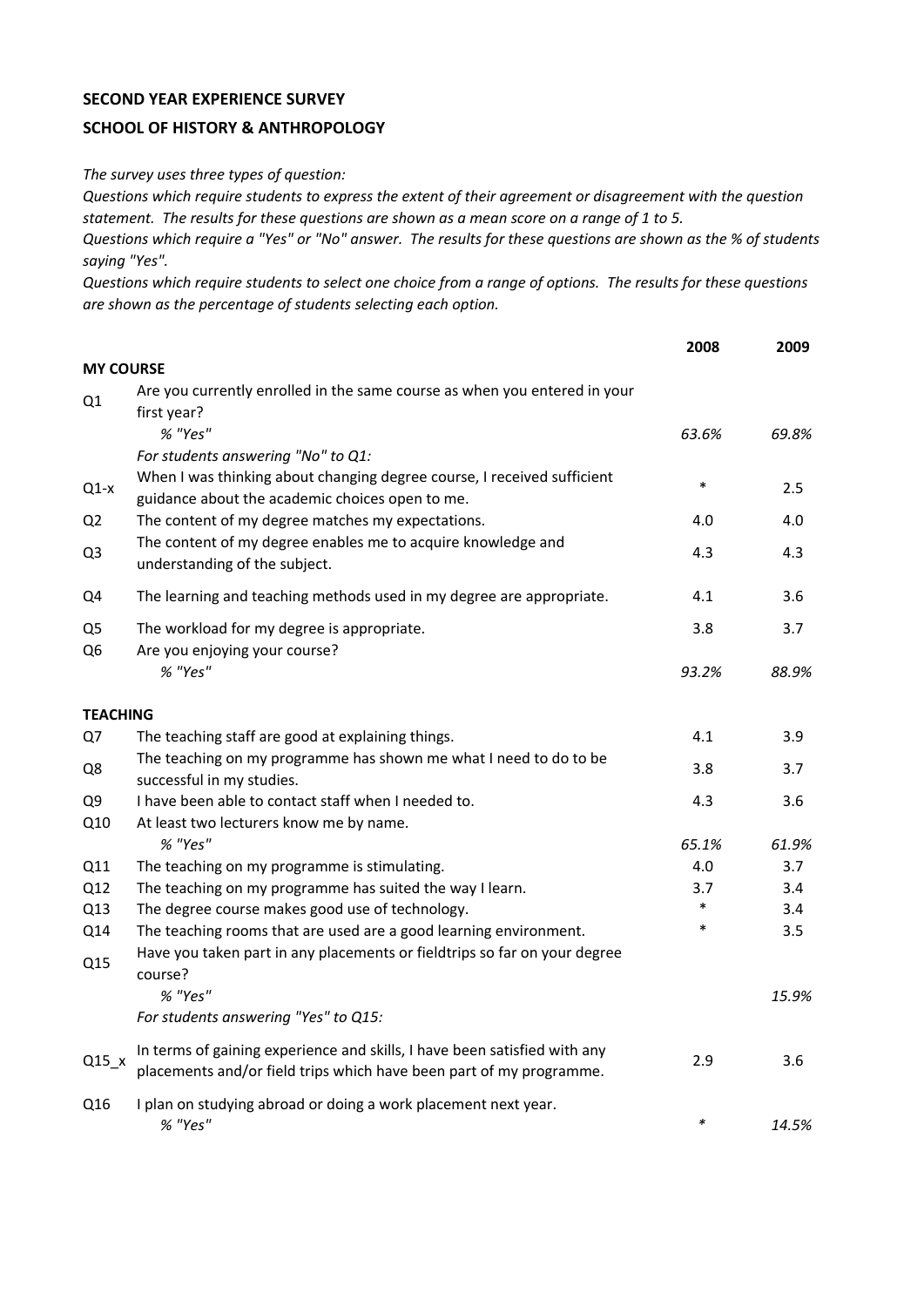|                 |                                                                                                      | 2008   | 2009   |
|-----------------|------------------------------------------------------------------------------------------------------|--------|--------|
|                 | <b>ASSESSMENT AND FEEDBACK</b>                                                                       |        |        |
| Q17             | Feedback on my work has been prompt (within three weeks of submission of<br>the work).               | 3.8    | 2.9    |
| Q18             | Feedback on my work has helped me in my learning.                                                    | 3.8    | 3.4    |
| Q19             | The criteria used in assessing work were made clear at the beginning of my<br>programme.             | 4.0    | 3.5    |
| Q <sub>20</sub> | I am satisfied with my academic performance on my modules.                                           | 3.6    | 3.4    |
| <b>SERVICES</b> |                                                                                                      |        |        |
|                 | Where I have used them, I have been satisfied with the following:                                    |        |        |
| Q <sub>21</sub> | <b>Accommodation Office</b>                                                                          | 3.6    | 3.4    |
| Q <sub>22</sub> | <b>Admissions Office</b>                                                                             | 3.9    | 3.2    |
| Q <sub>23</sub> | <b>Campus Eating Places</b>                                                                          | $\ast$ | 3.4    |
| Q24             | Careers Services, Work Placement Centre, Jobshop                                                     | 3.7    | 3.6    |
| Q <sub>25</sub> | <b>Counselling Service</b>                                                                           | $\ast$ | 3.1    |
| Q26             | <b>Disability Services</b>                                                                           | 3.5    | 3.4    |
| Q27             | <b>Health Services</b>                                                                               | 3.5    | $\ast$ |
| Q28             | <b>Finance Office</b>                                                                                | 3.9    | 3.4    |
| Q <sub>29</sub> | Learning Development Service                                                                         | $\ast$ | 3.2    |
| Q30             | Queen's International                                                                                | 3.1    | 3.1    |
| Q31             | Queen's Sport (PEC)                                                                                  | *      | 3.0    |
| Q <sub>32</sub> | Student Jobshop                                                                                      | $\ast$ | 3.5    |
| Q <sub>33</sub> | <b>Student Records and Examinations</b>                                                              | 4.0    | 3.5    |
| Q34             | <b>Student Support</b>                                                                               | 4.1    | $\ast$ |
| Q <sub>35</sub> | <b>Student Guidance Centre</b>                                                                       | 4.0    | 3.9    |
| Q36             | Students' Union                                                                                      | $\ast$ | 3.9    |
| Q <sub>37</sub> | University Clubs and Societies                                                                       | $\ast$ | 3.7    |
| Q38             | The Students' Union has enhanced my experience at Queen's.                                           | *      | 3.5    |
| <b>ADVICE</b>   |                                                                                                      |        |        |
|                 | I have received sufficient guidance about the academic choices open to me:                           |        |        |
| Q39             | Post-admission (from Schools, Academic Staff)                                                        | 3.6    |        |
| Q40             | When I was thinking about what modules I would take in second year                                   | *      | 2.7    |
| Q41             | Now that I am in my second year                                                                      | 3.7    | 2.7    |
| Q42             | Queen's information on tuition fees and bursaries was helpful.                                       | *      | 3.0    |
| Q43             | The most useful source of information on tuition fees and financial support<br>was:                  |        |        |
|                 | Secondary School                                                                                     | $\ast$ | $\ast$ |
|                 | E&LB/LEA                                                                                             | *      | *      |
|                 | <b>UCAS</b>                                                                                          | *      | *      |
|                 | Queen's literature (leaflets, correspondence)                                                        | 6.8%   | *      |
|                 | Queen's website                                                                                      | 93.2%  | *      |
|                 | Other                                                                                                | *      | *      |
|                 | <b>LEARNING RESOURCES</b>                                                                            |        |        |
| Q44             | The library resources (eg, books, journals) are good enough for my needs.                            | 4.0    | 3.7    |
| Q45             | The library services (eg, borrower services, information, training) are good<br>enough for my needs. | 3.9    | 3.7    |
| Q46             | I have been able to access computers when I needed to.                                               | 4.1    | 3.5    |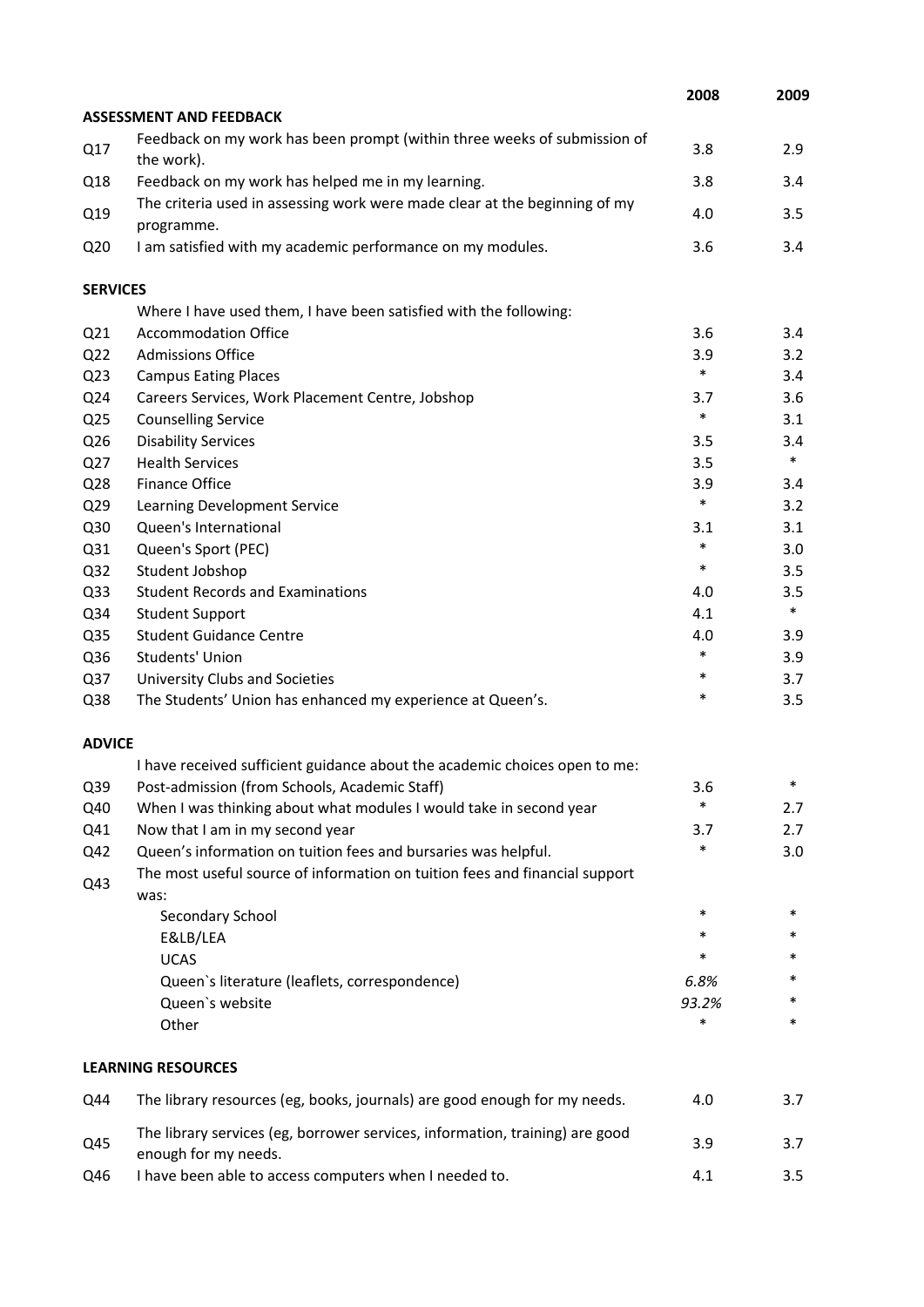|                 |                                                                                                                                                      | 2008          | 2009           |
|-----------------|------------------------------------------------------------------------------------------------------------------------------------------------------|---------------|----------------|
|                 | <b>STUDY LIFE BALANCE</b>                                                                                                                            |               |                |
| Q47             | How many hours of time-tabled classes (eg, lectures, tutorials, seminars,<br>practicals) have you had scheduled in an average week during term-time? |               |                |
|                 | $0 - 6$                                                                                                                                              | 11.4%         | 7.9%           |
|                 | $7 - 12$                                                                                                                                             | 88.6%         | 87.3%          |
|                 | $13 - 18$                                                                                                                                            | 0.0%          | 4.8%           |
|                 | 19-24                                                                                                                                                | 0.0%          | 0.0%           |
|                 | $25+$                                                                                                                                                | 0.0%          | 0.0%           |
| Q48             | How many days per week during term-time do you typically come to Queen's<br>to study?                                                                |               |                |
|                 | 1                                                                                                                                                    | 21.1%         | 1.6%           |
|                 | $\overline{2}$                                                                                                                                       | 23.7%         | 3.2%           |
|                 | 3                                                                                                                                                    | 21.1%         | 9.7%           |
|                 | 4                                                                                                                                                    | 23.7%         | 51.6%          |
|                 | $5+$                                                                                                                                                 | 10.5%         | 33.9%          |
| Q49             | Where are you living while you are attending Queen's?                                                                                                |               |                |
|                 | At Home                                                                                                                                              | 38.6%         | 42.9%          |
|                 | Other private accommodation                                                                                                                          | 54.5%         | 50.8%          |
|                 | University run accommodation                                                                                                                         | 6.8%          | 6.3%           |
| Q50             | Have you been required to take on employment (part-time, full-time) to                                                                               |               |                |
|                 | finance yourself through university?                                                                                                                 |               |                |
|                 | % "Yes"                                                                                                                                              | 72.7%         | 74.6%          |
|                 | For students answering "Yes" to Q50:                                                                                                                 |               |                |
|                 | Q50_x Please select the number of hours you work in your job per week:                                                                               |               |                |
|                 | $1 - 5$<br>$6 - 10$                                                                                                                                  | 3.2%<br>22.6% | 10.6%<br>19.1% |
|                 | $10 - 15$                                                                                                                                            | 38.7%         | 31.9%          |
|                 | 16-20                                                                                                                                                | 25.8%         | 31.9%          |
|                 | $21 - 25$                                                                                                                                            | 6.5%          | 6.4%           |
|                 | $26+$                                                                                                                                                | 3.2%          | 0.0%           |
| Q51             | I find it difficult to balance academic and other commitments such as:                                                                               |               |                |
|                 | Social Life                                                                                                                                          | 3.1           | 2.9            |
|                 | Work (part-time, full-time)                                                                                                                          | 2.7           | 2.5            |
|                 | Caring for others (parent, partner, children)                                                                                                        | 2.7           | 3.2            |
|                 | PERSONAL DEVELOPMENT                                                                                                                                 |               |                |
| Q52             | My programme requires me to work with other students.                                                                                                | 3.8           | 3.6            |
| Q53             | I have received sufficient advice about Personal Development Planning (PDP).                                                                         | 2.5           | 2.0            |
|                 |                                                                                                                                                      |               |                |
| Q54             | I am not as motivated towards my studies as I should be.                                                                                             | 3.3           | 2.9            |
| Q55             | I haven't done the background reading expected of me.                                                                                                | 3.8           | 3.4            |
| Q56<br>Q57      | Academic work at this level is harder than I expected it to be.<br>I feel I have made the right choice of programme.                                 | 3.0<br>4.0    | 3.1<br>3.9     |
| Q58             | I know what I want to do when I graduate.                                                                                                            | 2.8           | 2.3            |
|                 | I am confident that my programme will lead to a job at a level that matches                                                                          |               |                |
| Q59             | my qualification.                                                                                                                                    | 3.1           | 2.6            |
| Q60             | I enjoy the social side of being at Queen's.                                                                                                         | 4.0           | 3.8            |
| Q61             | I know about Degree Plus.                                                                                                                            | $\ast$        | 1.7            |
| Q <sub>62</sub> | I have been encouraged to meet with a Careers Adviser to discuss my future<br>plans                                                                  | 2.5           | 2.3            |